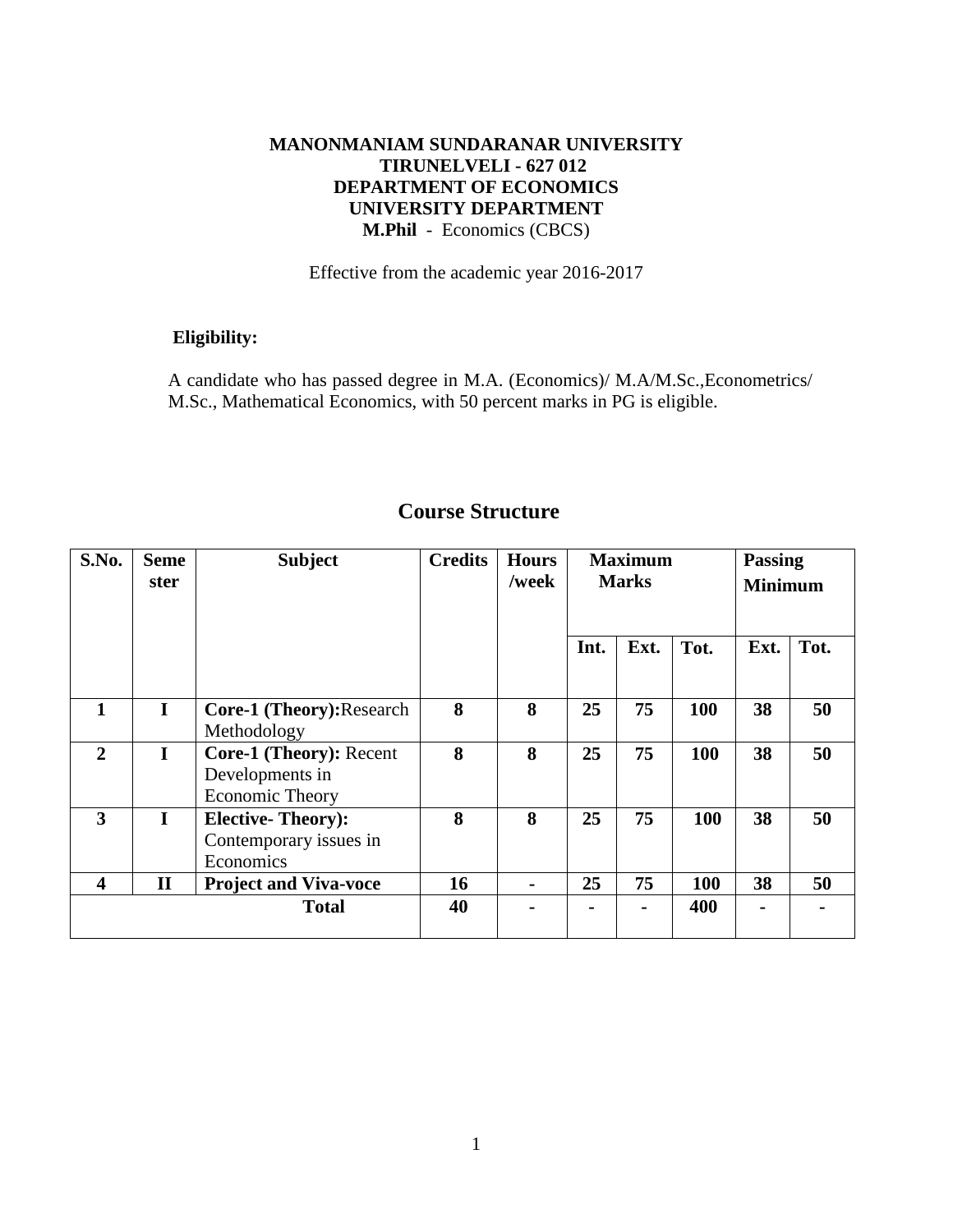## **MSU/2016-17/ Univ.Depts/ M.Phil /(Economics)/Semester-I/Ppr.-1/Core-I**

## **Research Methodology**

## **Unit I**

Economic Research- Significance of Economic Research – Theory and Fact - Scientific Methods- Types of Research-Formulation of Research Problem - Research Design-Formulation of Hypothesis- Nature and Source of Hypothesis in Economics - Sources of Data- Methods of Data Collection-Sampling Design – Presentation of Data.

## **Unit II**

Methodology of Econometric Research: Simple Correlation- Linear Simple and Multiple regression- ANOVA.

## **Unit III**

Multi-collinearity- Autocorrelation-Hetroscedasticity-Time Series Analysis – Analysis of inequality-Gini Co-efficient.

## **Unit IV**

Time-series: Trend, Seasonality, Cyclicity and Stationarity.

#### **Unit V**

Testing of Hypothesis – Types of Errors – Parametric and Non-parametric tests: "t" Test  $-$  "z" Test – "F" Test – Chi-square Test.

## **Unit VI**

Thesis and Report Writing – Different stages in writing Report – Layout of the Research Report Types – Precautions for writing Research Reports – Ethical issues in Research - Problems of Inference in Non-experimental Sciences.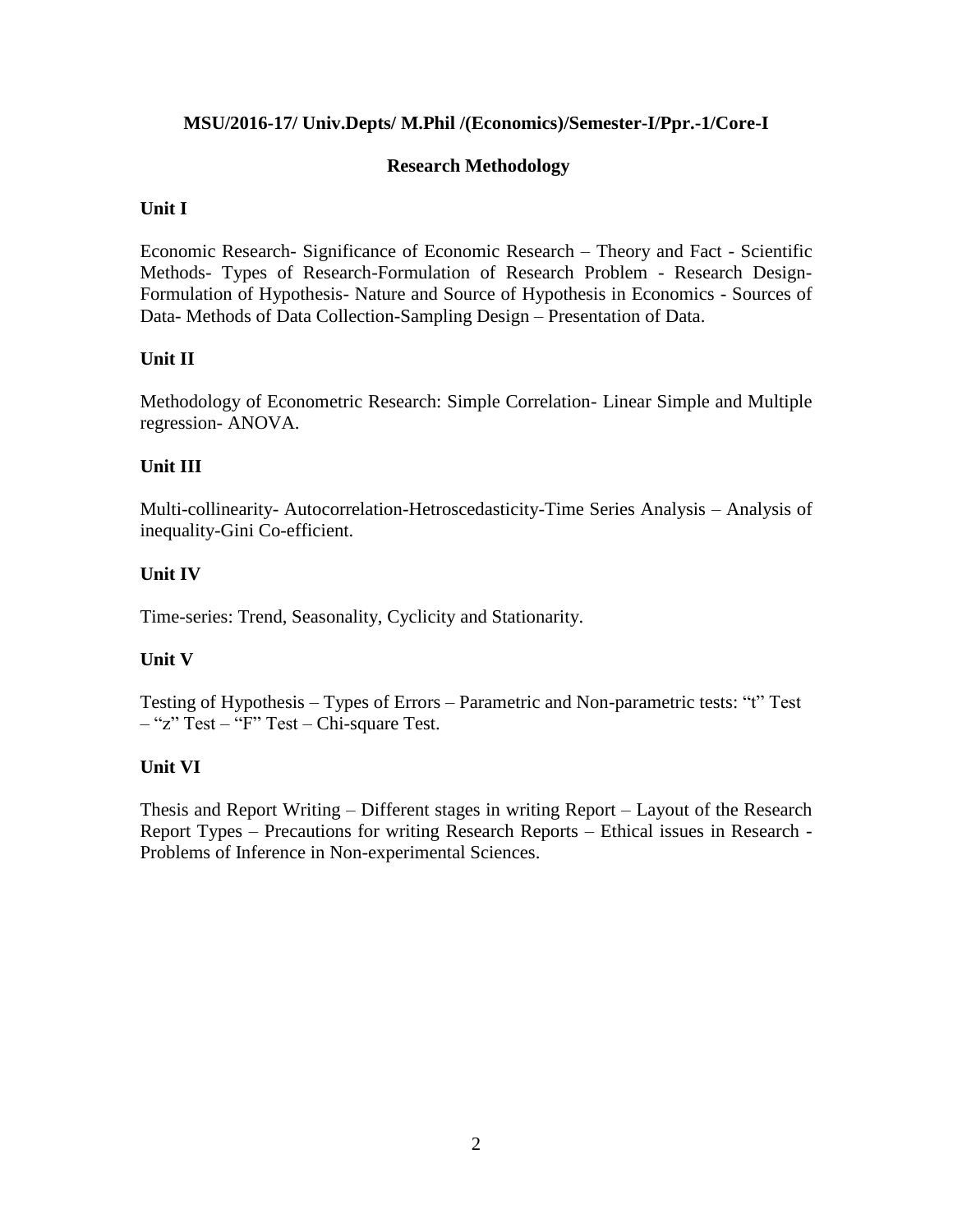#### **Basic Readings List:**

- C.R. Kothari –Research Methodology, methods and Techniques Willy Eastern Ltd., 1988.
- A.Koutsoyiannis Theory of Econometrics- An Introductory Exposition of Econometrics Methods- Macmillan Ltd., 1987.
- M.Cohen and E. Nagal An introduction to logic and scientific method, New York, 1962.
- William J. Goode & Paul K Hatt Methods in Social Research, 1972.
- Pauling V. Young Scientific Social Survey's and Research, Practice Hall (Dorsey Press), New York.
- Wonnacott and Wonnacott Econometrics.
- Seltiz et al: Research Methods in Social Sciences.
- Mark, Blounk Economic Methodology.
- Caldwell: Beyard Position.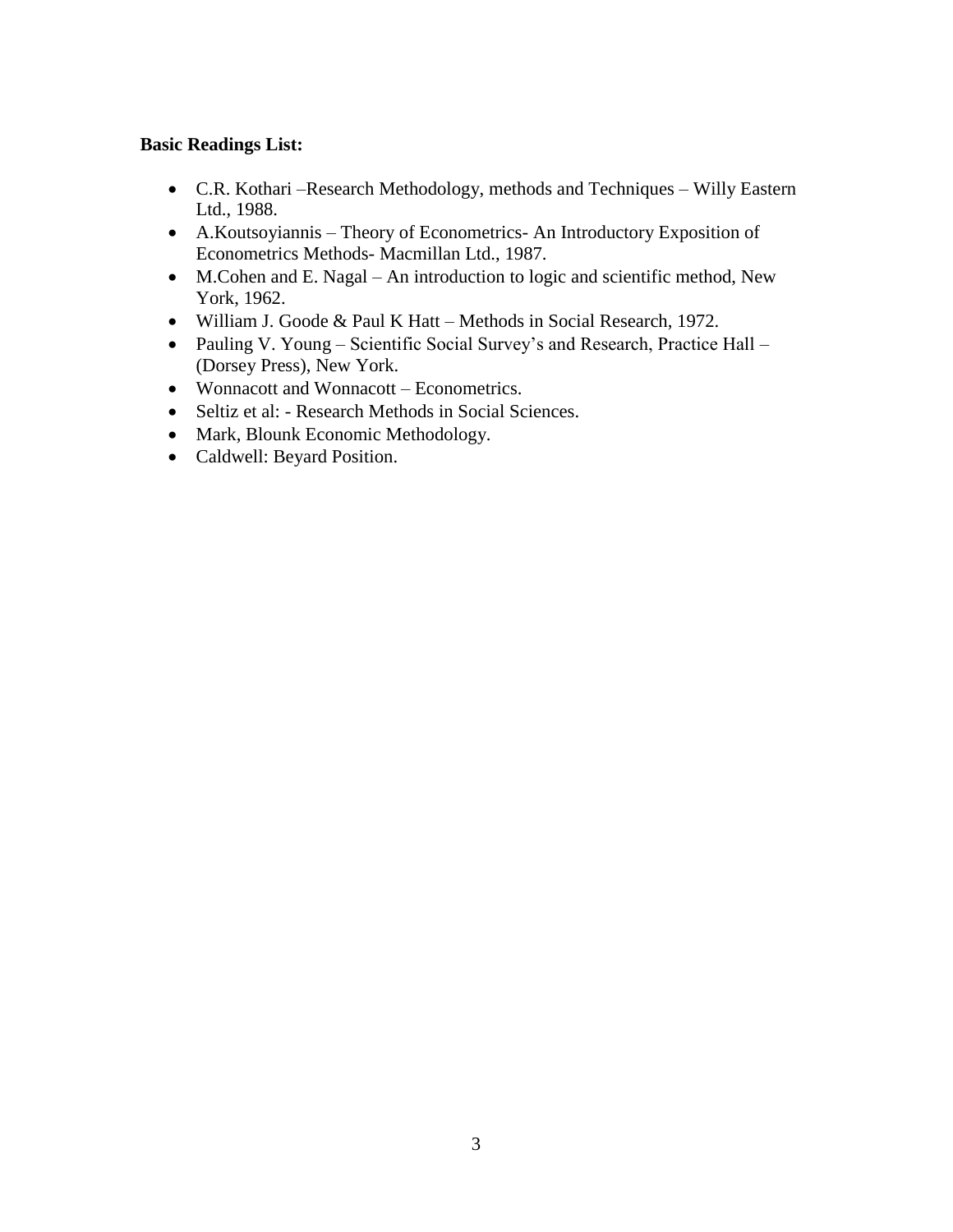## **MSU/2016-17/ Univ.Depts/ M.Phil /(Economics)/Semester-I/Ppr.-2/Core-2**

# **Recent Developments in Economic Theory**

- I. Macro Economic Issues
- II. Poverty and Unemployment
- III. Issues in Human Resource Development
- IV. Inflation
- V. Currency convertibility Current account and Capital account
- VI. Regional inequality
- VII. WTO Compliance requirements
- VIII. Globalisation and the Challenges
	- IX. Gender Issues in the context of Indian Economic Development
	- X. Environmental Issues

#### **Basic Readings List:**

- J. Dreze and A.K Sen (1994), India: Economic Development and Social Opportunity, OUP, Delh.
- P. Patnaik (1995), Macroeconomics, OUP, Delhi.
- Human Development Report, UNDP.
- 4. India Development Report, OUP, Delhi.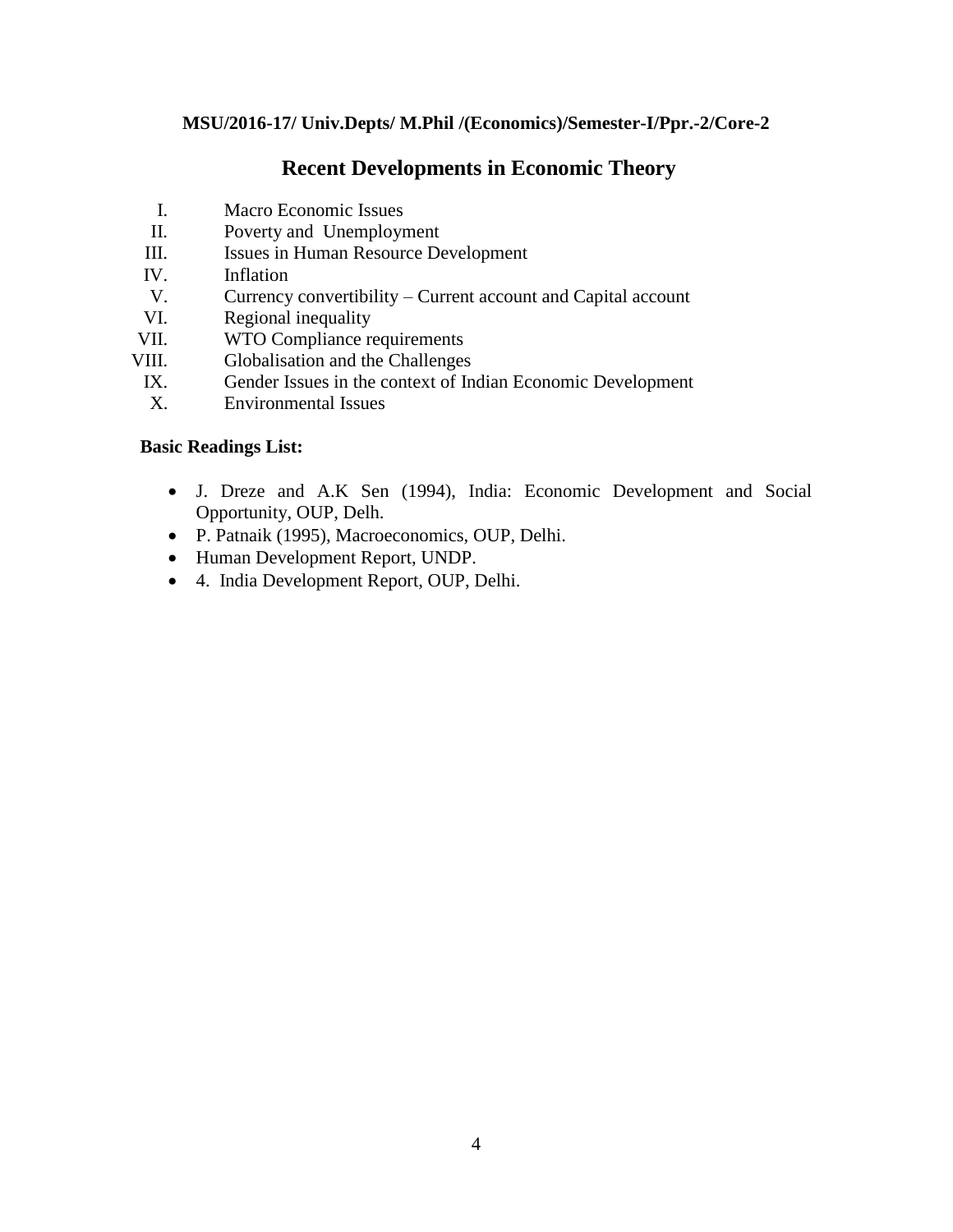## **MSU/2016-17/ Univ.Depts/ M.Phil /(Economics)/Semester-I/Ppr.-3/Elective**

## **Contemporary issues in Economics**

## **UNIT- I: ECONOMIC DEVELOPMENT SINCE INDEPENDENCE**

Major features of the economy at independence; growth and development under different policy regimes—goals, constraints, institutions and policy framework; an assessment of performance— sustainability and regional contrasts; structural change, savings and investment.

## **UNIT- II: HUMAN RESOURCE DEVELOPMENT**

Concept of human development – Different approaches to human development – Role of freedoms in promoting human development – Measures of human development: HDI, Gender-related Development Index, and Human Poverty Index – Correlation between HDI and per capita income – Millennium Development Goals.

## **UNIT-III: ENVIRONMENTAL VALUATION**

Significance of Environment –Valuation- Direct values –Indirect values- Externalities – Social Cost- Assessing Health Damages – Cost of illness – Health foregone Expenditure - Contingent Valuation Method- Willingness to Pay and Willingness to Accept - Travel Cost Method – Hedonic Pricing Method – Cost Benefit Analysis – Human Capital Approach – Production Function Approach –River water pollution – Environmental Impact Assessment- Aquaculture – Biodiversity.

#### **UNIT- IV: MANAGEMENT OF HEALTH**

Management Health- Infant Mortality- Maternal Mortality- Still Birth Rate- Crude Birth Rate –Crude Death Rate- Sex-ratio- Life Expectancy – Malnourishment- High Order Birth – Sterilisation - National Family Health Surveys (NFHS) – Sample Registration Survey (SRS)- National Rural Health Mission (NRHM).

#### **UNIT –V: NATURAL RESOURCE MANAGEMENT**

Management of Natural Resources- A forestation and Deforestation- Livelihood and biodiversity management - Elements of climate change - Integrated water resource management- Types of Irrigation- Environment & Climate Change: Policy & Law - Climate Change Impacts, Mitigation and adaptation- Economic valuation and accounting of ecosystem services- Energy management- Risk assessment and disaster management-Climate Change and community well being.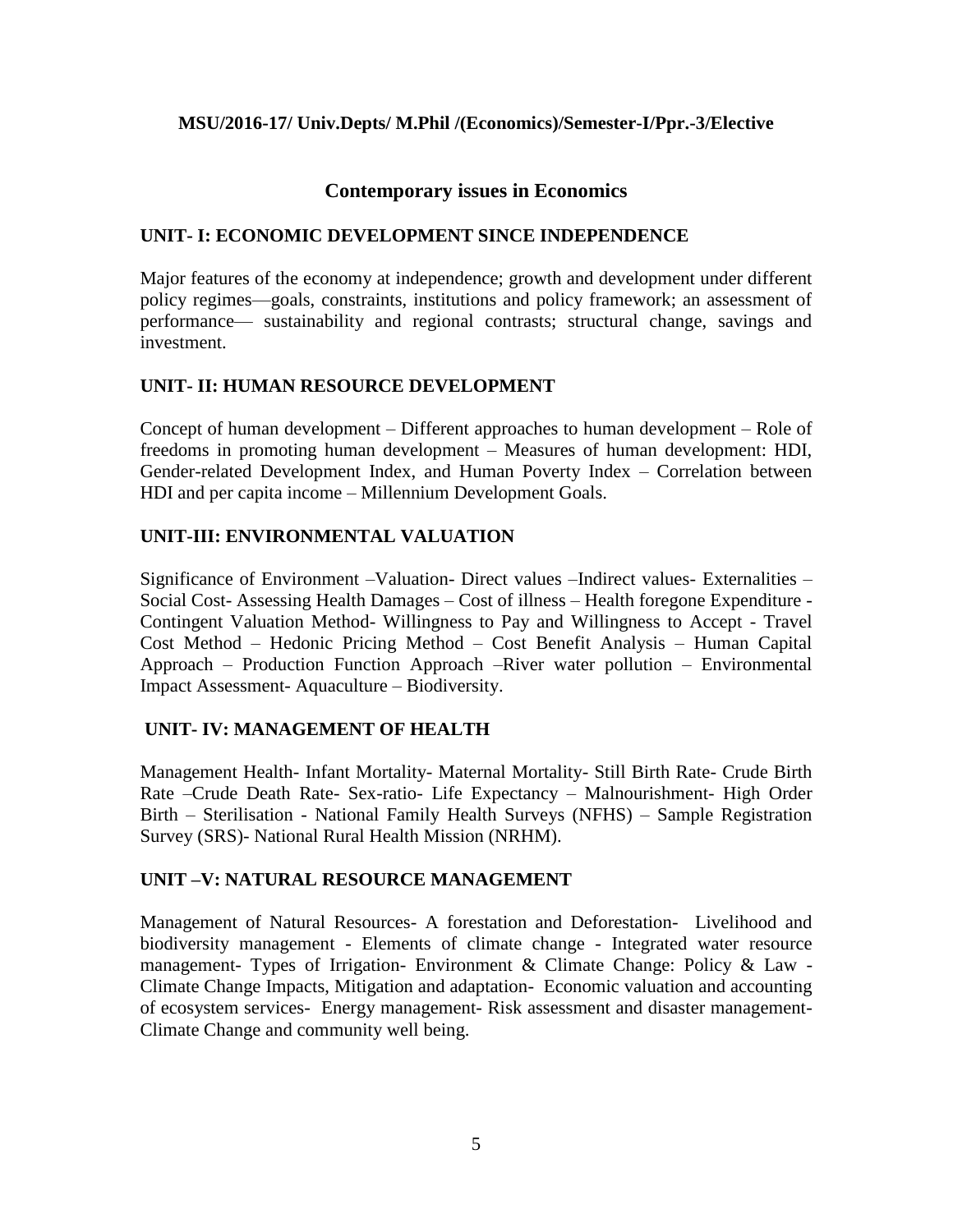# **Basic Readings:**

**Unit-I** 

- Jean Dreze and Amartya Sen, India: Development and Participation, Oxford University Press, 2nd edition, 2002.
- Pulapre Balakrishnan, 2007, "The Recovery of India: Economic Growth in the Nehru Era", Economic and Political Weekly, November.
- Rakesh Mohan, 2008, "Growth Record of Indian Economy: 1950-2008. A Story of Sustained Savings and Investment", Economic and Political Weekly, May.
- S.L. Shetty, 2007, "India's Savings Performance since the Advent of Planning", in K.L. Krishna and A. Vaidyanathan, editors, Institutions and Markets in India's Development.
- Himanshu, 2010, "Towards New Poverty Lines for India", Economic and Political Weekly, January.
- Jean Dreze and Angus Deaton, 2009, "Food and Nutrition in India: Facts and Interpretations", Economic and Political Weekly, February.
- Himanshu, 2011, "Employment Trends in India: A Re-examination", Economic and Political Weekly, September.
- Geeta G. Kingdon, 2007, "The Progress of School Education in India", Oxford Review of Economic Policy.
- J.B.G. Tilak, 2007, "Post Elementary Education, Poverty and Development in India", International Journal of Educational Development.
- T. Dyson, 2008, "India's Demographic Transition and its Consequences for Development" in Uma Kapila, editor, Indian Economy Since Independence ,19th edition, Academic Foundation.
- Kaushik Basu, 2009, "China and India: Idiosyncratic Paths to High Growth", Economic and Political Weekly, September.
- K. James, 2008, "Glorifying Malthus: Current Debate on Demographic Dividend in India", Economic and Political Weekly, June.
- Reetika Khera, 2011, "India's Public Distribution System: Utilisation and Impact", Journal of Development Studies.
- Aniruddha Krishna and Devendra Bajpai, 2011, "Lineal Spread and Radial Dissipation: Experiencing Growth in Rural India, 1992-2005", Economic and Political Weekly, September.
- Kaushik Basu, 2012, editor, The New Oxford Companion to Economics, Oxford University Press.

# **Unit-II**

- Anita Bandrjee & Rajkumar Sen, (2000), Women and Economic Development, Deep &Deep Publications Pvt. Limited, F-159, Rajauri Garden, New Delhi – 110 027.
- Arun Monappa, (1997), Managing Human Resources, Macmillan India Limited, NewDelhi
- Batra V.P. (1998), The Economy and Human Resources, B.R. Publishing Corporation,Ansari Road, Darya Ganj, New Delhi.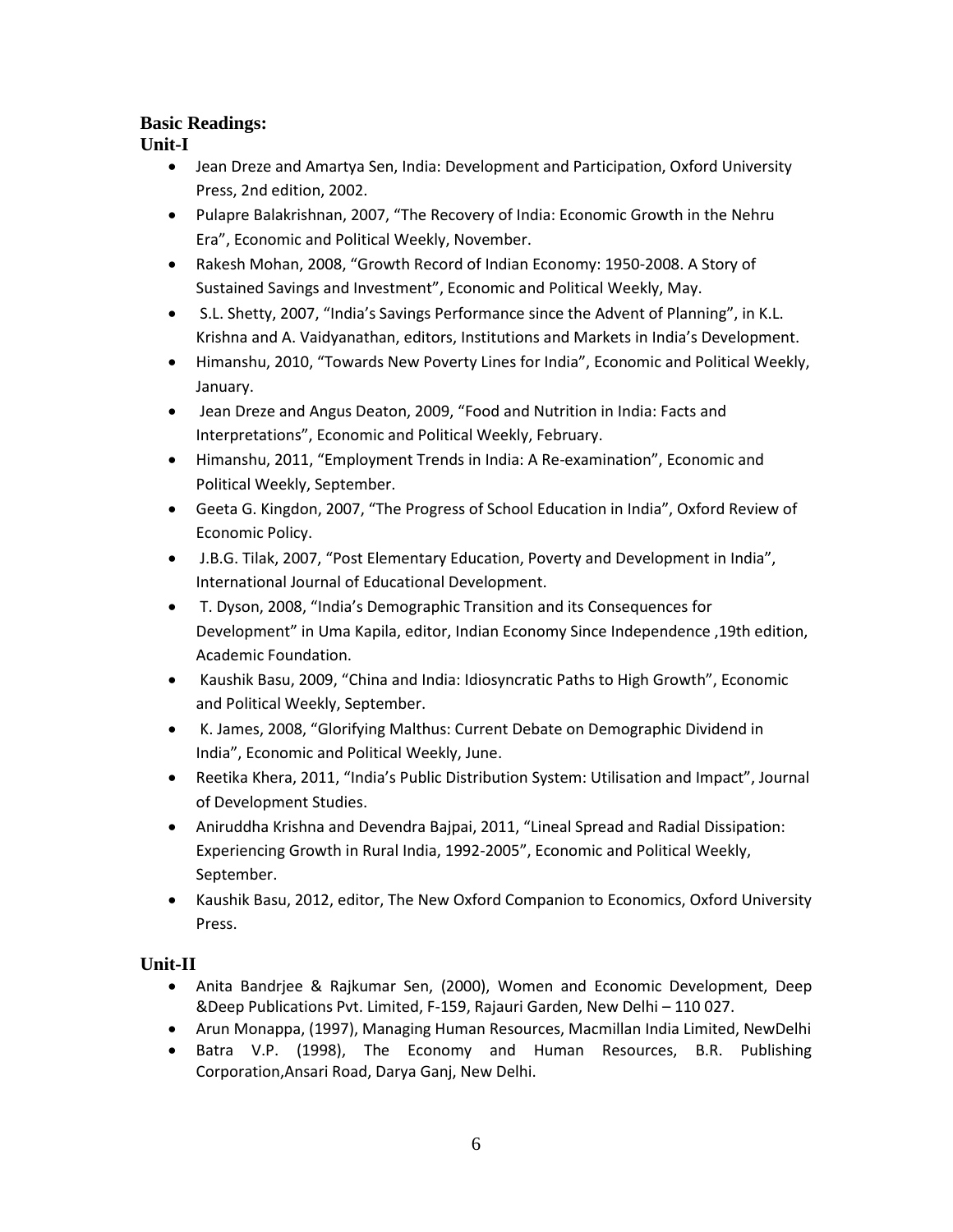- Lakshmanasamy T. and T.M. Srinivasan, (1997), Economics of Human Behaviour,Allied Publishers, New Delhi – Chennai.
- Lallan Prasad & A.M. Bannerjee (1985), Management of Human Resources, Sterling Publishers Private Limited, New Delhi.
- Mitchael V.P. (1995), Human Resources Management and Human Relations, Himalaya Publishing House, New Delhi.
- Raj Kumar, (2000), Women Problems, Anmol Publications Pvt.Ltd., New Delhi.
- Suresh Vyas, (1998), HRD Priorities, Pointer Publishers, Jaipur.
- Swarnalatha E.V. (1997), Empowerment of Women Through Self Help.Groups, A Training Manual, Discovery Publishing House, New Delhi

# **Unit-III**

- Baumol, W.J. and W.E. Oates (1988), The Theory of Environmental Policy, (2nd Edition), Cambridge University Press, Cambridge.
- Berman, P. (Ed.) (1995), Health Sector Reform in Developing Countries : Making Health Development Sustainable, Boston: Harvard Series on Population and International Health.
- Blaug, M. (1972), Introduction to Economics of Education, Penguin, London.
- Bromely, D.W. (Ed.) (1995), Handbook of Environmental Economics, Blackwell, London.
- Cohn, E. and T. Gaske (1989), Economics of Education, Pergamon Press, London.
- Fisher, A.C. (1981), Resource and Environmental Economics, Cambridge University Press, Cambridge.
- Hanley, N., J.F. Shogern and B. White (1997), Environmental Economics in Theory and Practice, Macmillan.
- Hussen, A.M. (1999), Principles of Environmental Economics, Routledge, London.
- Jeroen, C.J.M. van den Bergh (1999), Handbook of Environmental and Resource Economics, Edward Elgar Publishing Ltd., U.K.
- Klarman, H.E. (1965), The Economics of Health, Columbia University Press, New York.
- Kolstad, C.D. (1999), Environmental Economics, Oxford University Press, New Delhi.
- Pearce, D.W. and R. Turner (1991), Economics of Natural Resource Use and Environment, John Hopkins University Press, Baltimore.
- Perman, R. Ma and J. McGilvary (1996), Natural Resource and Environmental Economics, Longman, London.
- Sankar, U. (Ed.) (2001), Environmental Economics, Oxford University Press, New Delhi.
- Schultz, T.W. (1971), Investment in Human Capital, Free Press, New York.
- Tietenberg, T. (1994), Environmental Economics and Policy, Harper Collins, New York.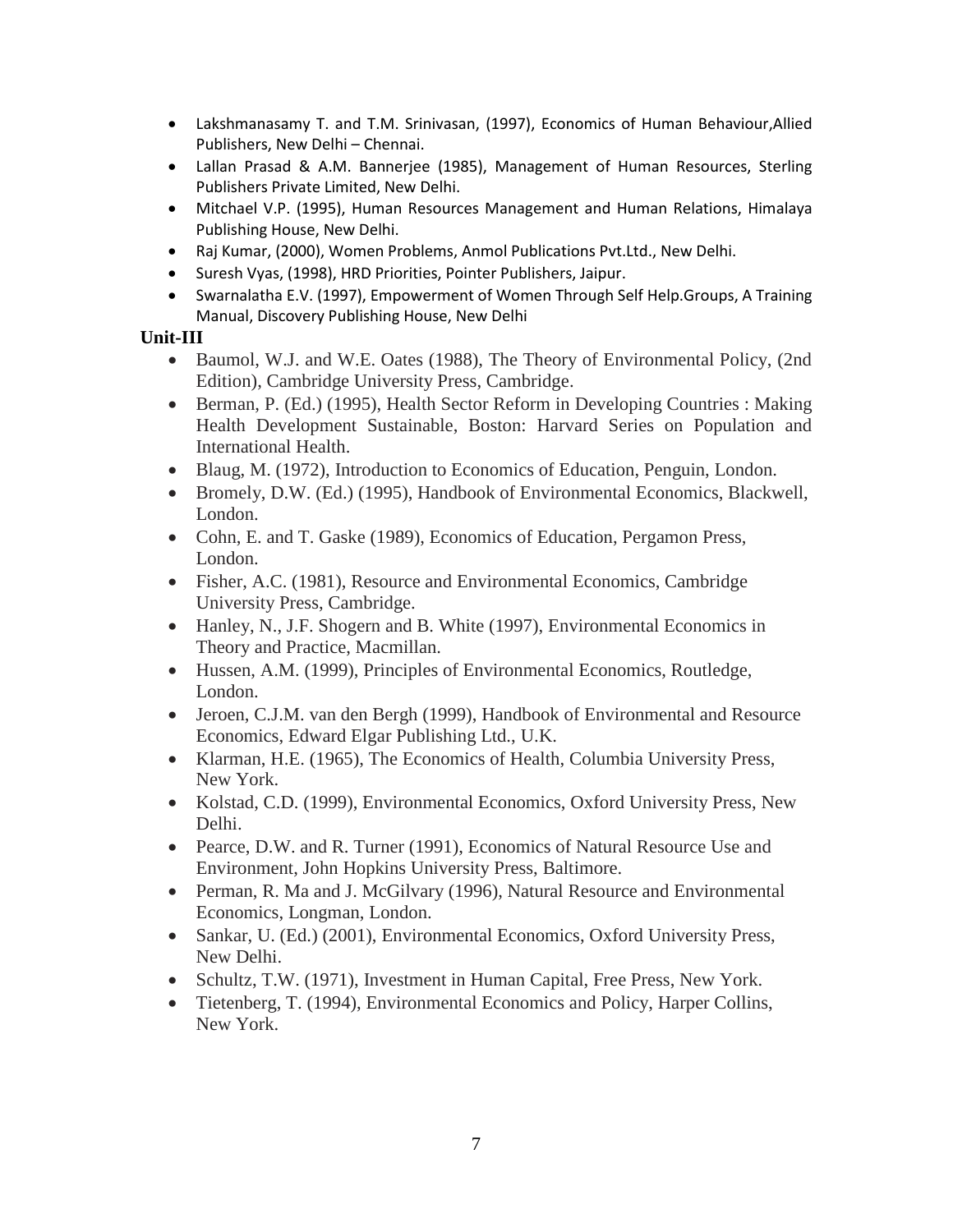# **Unit-IV**

- Berman PA and ME Khan (1993). Paying for India's Health Care, Sage Publications, New Delhi
- Folland S, Goodman AC, and Stano M. (1987): The Economics of Health and Health Care, Prentice Hall, New Jersey
- Mills A, and Lee K (Eds.) (1993). Health Economics Research in Developing Countries, Oxford University Press, New York
- Mills A (1983). Economics of Health in Developing Countries, Oxford University Press, New York.
- Phelps CE (1997). Health Economics, Addison Wesley, New York
- Thomas E. Getzen (1997). Health Economics: Fundamentals and Flow of Funds, John Wiley & Sons, Inc., New York.
- Rama Baru et al., 2010, "Inequities in Access to Health Services in India: Caste, Class and Region", Economic and Political Weekly, September.

## **Unit-V**

- Francois Ramade 1984. Ecology of Natural Resources. John Wiley & Sons Ltd.
- Odum, E.P. 1971. Fundamentals of Ecology. W.B. Saunders Co. USA, 574p
- Coastal Ecology & Management, Mann, K.H. 2000.
- Ecology of Coastal Waters with Implications for Management (2nd Edition).
- Global Change and Natural Resource Management, Vitousek, P.M. 1994. Beyond global warming: Ecology and global change. Ecology 75, 1861-1876.
- Agarwal, K.C., 2001. Environmental Biology, Nidhi Publication Ltd. Bikaner.
- Cunningham, W.P. Cooper, T.H. Gorhani, E & Hepworth, M.T. 2001, Environmental Encyclopedia, Jaico Publishing House.
- Heywood, V.H. & Watson, R.T. 1995. Global Biodiversity Assessment, Cambridge Univ. Press.
- Miller T.G. Jr. Environmental Science, Wadsworth Publishing Co. (TB)
- Townsend C., Harper J, and Michael Begon, Essentials of Ecology, Blackwell Science